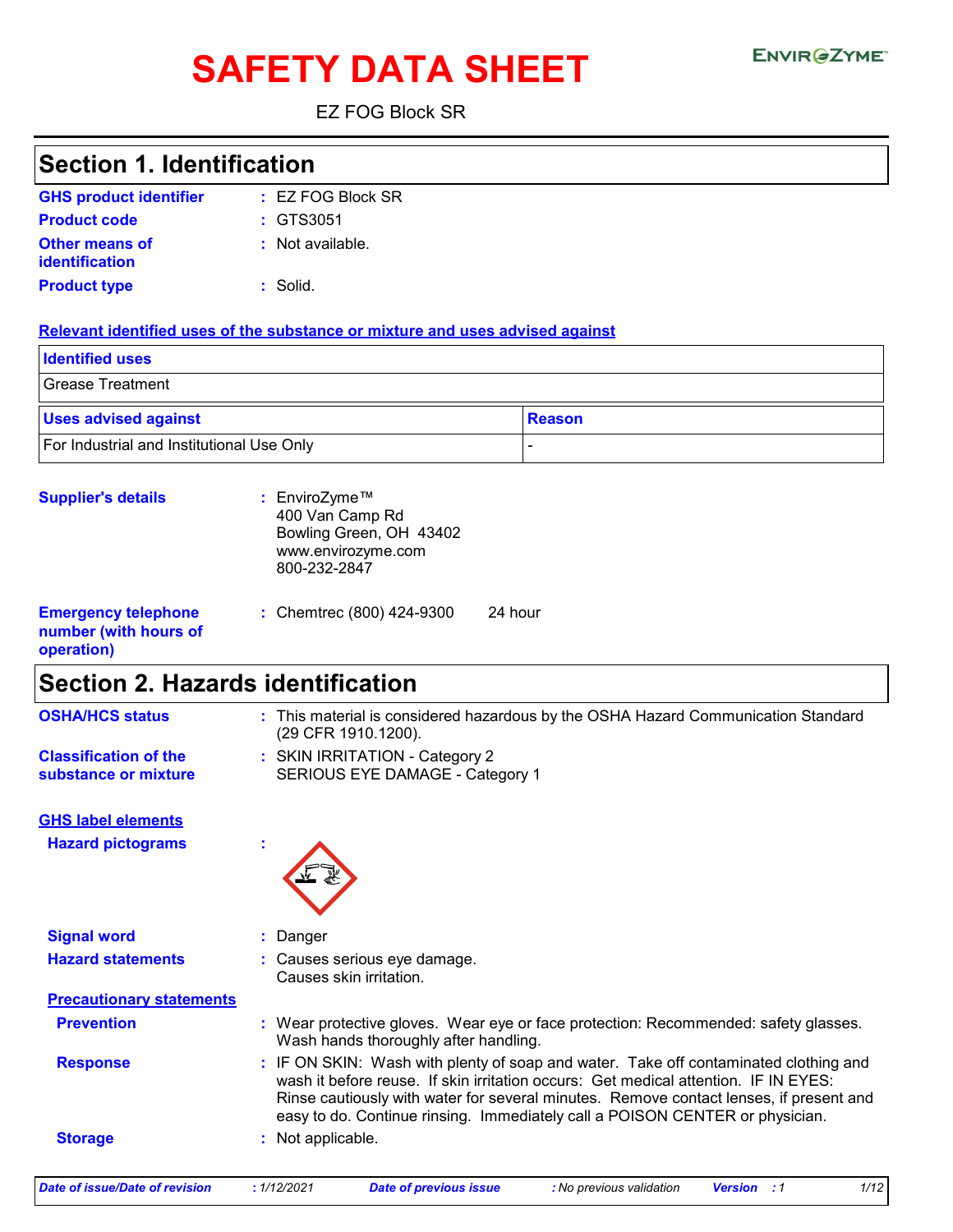#### *EZ FOG Block SR*

### **Section 2. Hazards identification**

**Disposal :** Not applicable.

**Hazards not otherwise classified**

**:** None known.

### **Section 3. Composition/information on ingredients**

**Substance/mixture :**

: Mixture

**Other means of identification**

**:** Not available.

| <b>Ingredient name</b>                                       | $\frac{9}{6}$ | <b>CAS number</b> |
|--------------------------------------------------------------|---------------|-------------------|
| Benzenesulfonic acid, C10-13-alkyl derivatives, sodium salts | I≥10 - ≤20    | 68411-30-3        |
| Amides, coco, N-(hydroxyethyl)                               | $\leq 10$     | 68140-00-1        |
| magnesium distearate                                         | l≤3           | 557-04-0          |

Any concentration shown as a range is to protect confidentiality or is due to batch variation.

**There are no additional ingredients present which, within the current knowledge of the supplier and in the concentrations applicable, are classified as hazardous to health or the environment and hence require reporting in this section.**

**Occupational exposure limits, if available, are listed in Section 8.**

### **Section 4. First aid measures**

### **Description of necessary first aid measures**

| <b>Eye contact</b>  | : Get medical attention immediately. Call a poison center or physician. Immediately flush<br>eyes with plenty of water, occasionally lifting the upper and lower eyelids. Check for and<br>remove any contact lenses. Continue to rinse for at least 10 minutes. Chemical burns<br>must be treated promptly by a physician.                                                                                                                                                                                                                                                                                                                                                                                                                                                                                                                                                         |
|---------------------|-------------------------------------------------------------------------------------------------------------------------------------------------------------------------------------------------------------------------------------------------------------------------------------------------------------------------------------------------------------------------------------------------------------------------------------------------------------------------------------------------------------------------------------------------------------------------------------------------------------------------------------------------------------------------------------------------------------------------------------------------------------------------------------------------------------------------------------------------------------------------------------|
| <b>Inhalation</b>   | : Get medical attention immediately. Call a poison center or physician. Remove victim to<br>fresh air and keep at rest in a position comfortable for breathing. If it is suspected that<br>fumes are still present, the rescuer should wear an appropriate mask or self-contained<br>breathing apparatus. If not breathing, if breathing is irregular or if respiratory arrest<br>occurs, provide artificial respiration or oxygen by trained personnel. It may be<br>dangerous to the person providing aid to give mouth-to-mouth resuscitation. If<br>unconscious, place in recovery position and get medical attention immediately. Maintain<br>an open airway. Loosen tight clothing such as a collar, tie, belt or waistband.                                                                                                                                                  |
| <b>Skin contact</b> | : Get medical attention immediately. Call a poison center or physician. Flush<br>contaminated skin with plenty of water. Remove contaminated clothing and shoes.<br>Wash contaminated clothing thoroughly with water before removing it, or wear gloves.<br>Continue to rinse for at least 10 minutes. Chemical burns must be treated promptly by a<br>physician. Wash clothing before reuse. Clean shoes thoroughly before reuse.                                                                                                                                                                                                                                                                                                                                                                                                                                                  |
| <b>Ingestion</b>    | : Get medical attention immediately. Call a poison center or physician. Wash out mouth<br>with water. Remove dentures if any. Remove victim to fresh air and keep at rest in a<br>position comfortable for breathing. If material has been swallowed and the exposed<br>person is conscious, give small quantities of water to drink. Stop if the exposed person<br>feels sick as vomiting may be dangerous. Do not induce vomiting unless directed to do<br>so by medical personnel. If vomiting occurs, the head should be kept low so that vomit<br>does not enter the lungs. Chemical burns must be treated promptly by a physician.<br>Never give anything by mouth to an unconscious person. If unconscious, place in<br>recovery position and get medical attention immediately. Maintain an open airway.<br>Loosen tight clothing such as a collar, tie, belt or waistband. |

|                                       | <u>Most important symptoms/effects, acute and delayed</u> |  |
|---------------------------------------|-----------------------------------------------------------|--|
| <b>Potential acute health effects</b> |                                                           |  |
| Eye contact                           | : Causes serious eye damage.                              |  |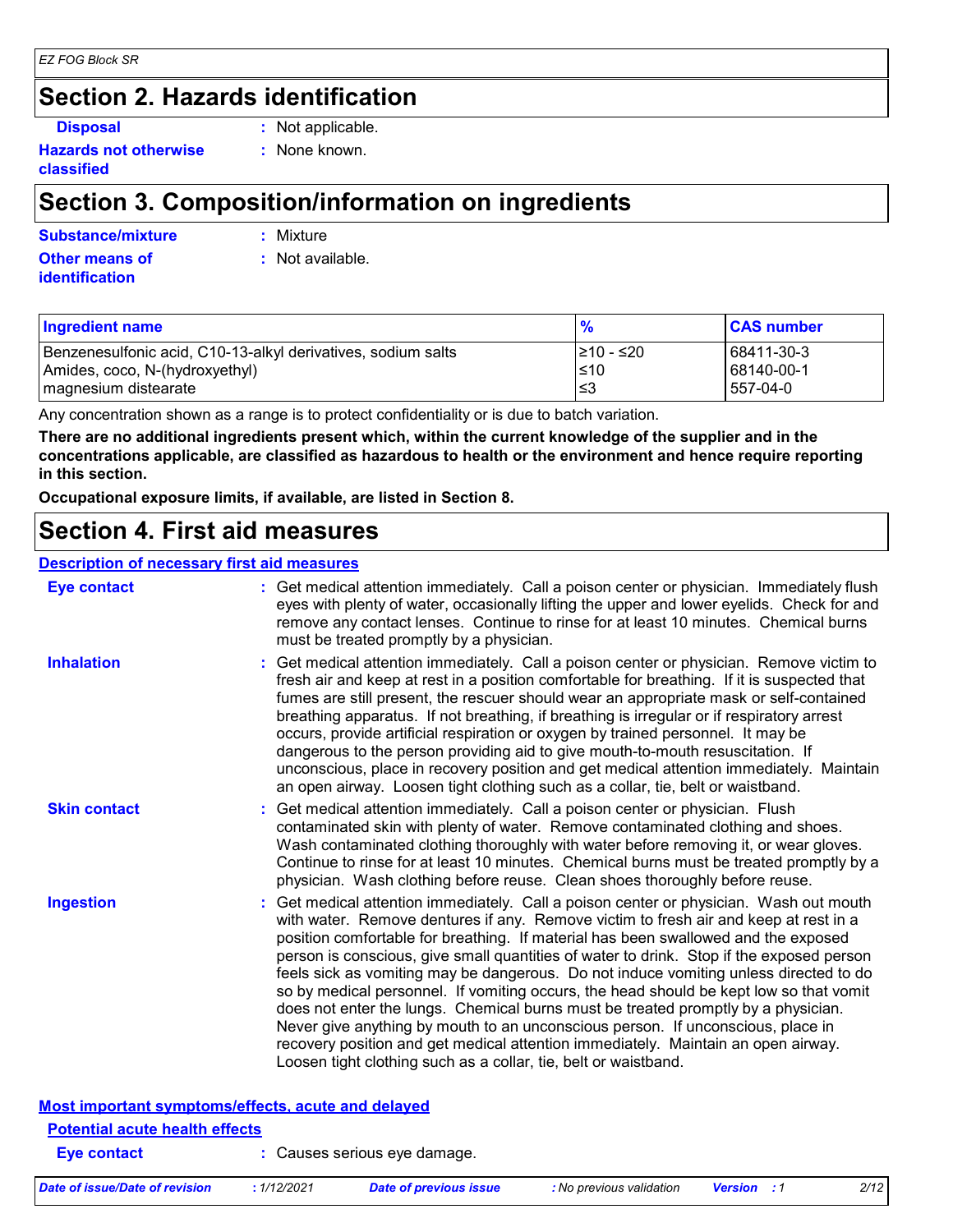### **Section 4. First aid measures**

| 0000011 Ti 1 11 000101 111 000101 00 |                                                                                                                                                                                                                                                                                                                                                                                                                 |
|--------------------------------------|-----------------------------------------------------------------------------------------------------------------------------------------------------------------------------------------------------------------------------------------------------------------------------------------------------------------------------------------------------------------------------------------------------------------|
| <b>Inhalation</b>                    | : No known significant effects or critical hazards.                                                                                                                                                                                                                                                                                                                                                             |
| <b>Skin contact</b>                  | : Causes skin irritation.                                                                                                                                                                                                                                                                                                                                                                                       |
| <b>Ingestion</b>                     | : No known significant effects or critical hazards.                                                                                                                                                                                                                                                                                                                                                             |
| <b>Over-exposure signs/symptoms</b>  |                                                                                                                                                                                                                                                                                                                                                                                                                 |
| <b>Eye contact</b>                   | : Adverse symptoms may include the following:<br>pain<br>watering<br>redness                                                                                                                                                                                                                                                                                                                                    |
| <b>Inhalation</b>                    | : No specific data.                                                                                                                                                                                                                                                                                                                                                                                             |
| <b>Skin contact</b>                  | : Adverse symptoms may include the following:<br>pain or irritation<br>redness<br>blistering may occur                                                                                                                                                                                                                                                                                                          |
| <b>Ingestion</b>                     | : Adverse symptoms may include the following:<br>stomach pains                                                                                                                                                                                                                                                                                                                                                  |
|                                      | Indication of immediate medical attention and special treatment needed, if necessary                                                                                                                                                                                                                                                                                                                            |
| <b>Notes to physician</b>            | : Treat symptomatically. Contact poison treatment specialist immediately if large<br>quantities have been ingested or inhaled.                                                                                                                                                                                                                                                                                  |
| <b>Specific treatments</b>           | : No specific treatment.                                                                                                                                                                                                                                                                                                                                                                                        |
| <b>Protection of first-aiders</b>    | : No action shall be taken involving any personal risk or without suitable training. If it is<br>suspected that fumes are still present, the rescuer should wear an appropriate mask or<br>self-contained breathing apparatus. It may be dangerous to the person providing aid to<br>give mouth-to-mouth resuscitation. Wash contaminated clothing thoroughly with water<br>before removing it, or wear gloves. |
|                                      |                                                                                                                                                                                                                                                                                                                                                                                                                 |

| See toxicological information (Section 11) |  |
|--------------------------------------------|--|
|--------------------------------------------|--|

### **Section 5. Fire-fighting measures**

| <b>Extinguishing media</b><br><b>Suitable extinguishing</b><br>: Use an extinguishing agent suitable for the surrounding fire.<br>media<br>: None known.<br><b>Unsuitable extinguishing</b><br>media<br><b>Specific hazards arising</b><br>: No specific fire or explosion hazard.<br>from the chemical<br><b>Hazardous thermal</b><br>Decomposition products may include the following materials:<br>carbon dioxide<br>decomposition products<br>carbon monoxide<br>halogenated compounds<br>metal oxide/oxides<br><b>Special protective actions</b><br>: Promptly isolate the scene by removing all persons from the vicinity of the incident if<br>for fire-fighters<br>training.<br><b>Special protective</b><br>apparatus (SCBA) with a full face-piece operated in positive pressure mode.<br>equipment for fire-fighters |                                                                                           |
|---------------------------------------------------------------------------------------------------------------------------------------------------------------------------------------------------------------------------------------------------------------------------------------------------------------------------------------------------------------------------------------------------------------------------------------------------------------------------------------------------------------------------------------------------------------------------------------------------------------------------------------------------------------------------------------------------------------------------------------------------------------------------------------------------------------------------------|-------------------------------------------------------------------------------------------|
|                                                                                                                                                                                                                                                                                                                                                                                                                                                                                                                                                                                                                                                                                                                                                                                                                                 |                                                                                           |
|                                                                                                                                                                                                                                                                                                                                                                                                                                                                                                                                                                                                                                                                                                                                                                                                                                 |                                                                                           |
|                                                                                                                                                                                                                                                                                                                                                                                                                                                                                                                                                                                                                                                                                                                                                                                                                                 |                                                                                           |
|                                                                                                                                                                                                                                                                                                                                                                                                                                                                                                                                                                                                                                                                                                                                                                                                                                 |                                                                                           |
|                                                                                                                                                                                                                                                                                                                                                                                                                                                                                                                                                                                                                                                                                                                                                                                                                                 |                                                                                           |
|                                                                                                                                                                                                                                                                                                                                                                                                                                                                                                                                                                                                                                                                                                                                                                                                                                 | there is a fire. No action shall be taken involving any personal risk or without suitable |
|                                                                                                                                                                                                                                                                                                                                                                                                                                                                                                                                                                                                                                                                                                                                                                                                                                 | : Fire-fighters should wear appropriate protective equipment and self-contained breathing |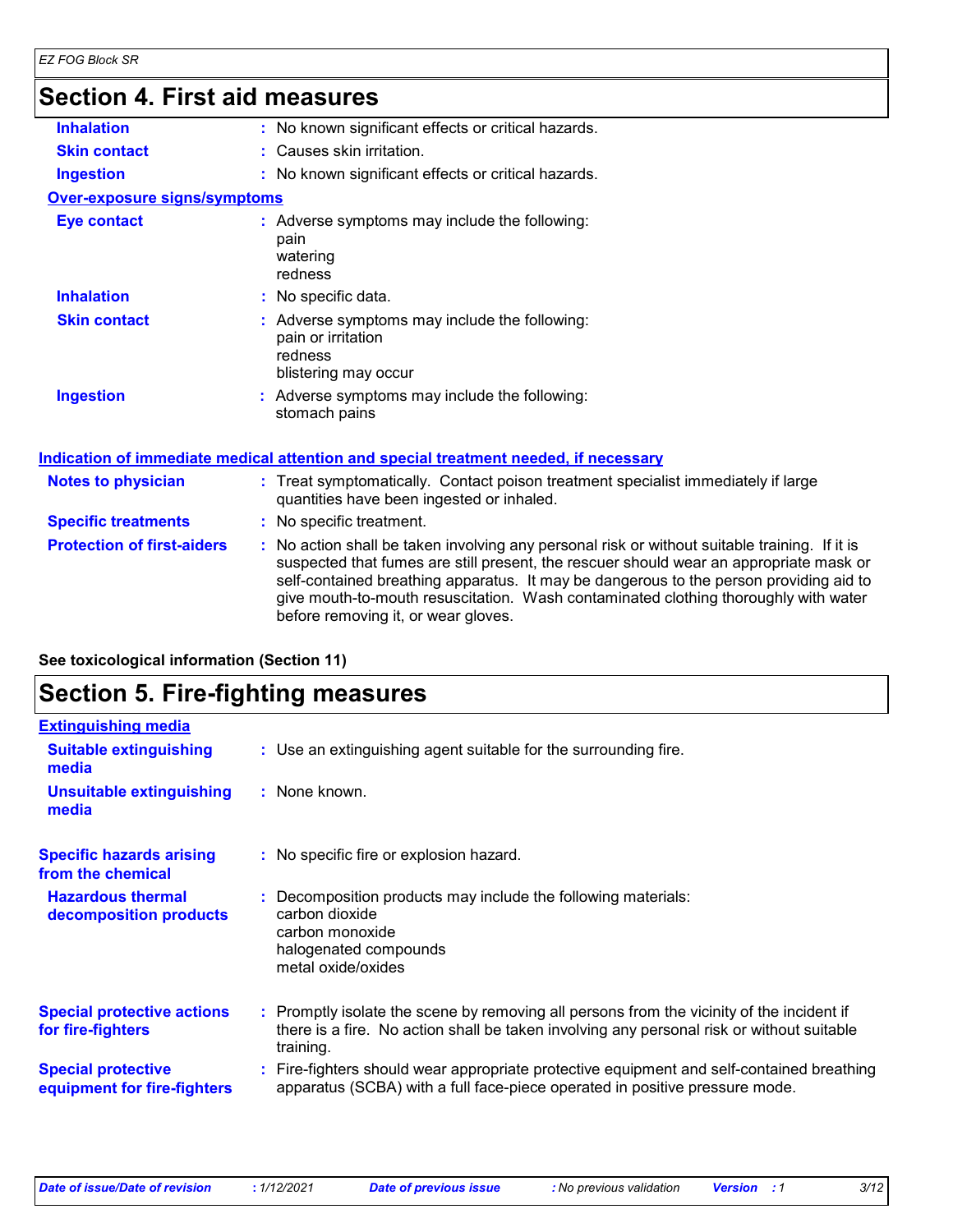### **Section 6. Accidental release measures**

|                                                              |    | <b>Personal precautions, protective equipment and emergency procedures</b>                                                                                                                                                                                                                                                                                                        |
|--------------------------------------------------------------|----|-----------------------------------------------------------------------------------------------------------------------------------------------------------------------------------------------------------------------------------------------------------------------------------------------------------------------------------------------------------------------------------|
| For non-emergency<br>personnel                               |    | : No action shall be taken involving any personal risk or without suitable training.<br>Evacuate surrounding areas. Keep unnecessary and unprotected personnel from<br>entering. Do not touch or walk through spilled material. Provide adequate ventilation.<br>Wear appropriate respirator when ventilation is inadequate. Put on appropriate<br>personal protective equipment. |
| For emergency responders                                     | ÷. | If specialized clothing is required to deal with the spillage, take note of any information in<br>Section 8 on suitable and unsuitable materials. See also the information in "For non-<br>emergency personnel".                                                                                                                                                                  |
| <b>Environmental precautions</b>                             |    | : Avoid dispersal of spilled material and runoff and contact with soil, waterways, drains<br>and sewers. Inform the relevant authorities if the product has caused environmental<br>pollution (sewers, waterways, soil or air).                                                                                                                                                   |
| <b>Methods and materials for containment and cleaning up</b> |    |                                                                                                                                                                                                                                                                                                                                                                                   |
| <b>Small spill</b>                                           |    | : Move containers from spill area. Avoid dust generation. Using a vacuum with HEPA<br>filter will reduce dust dispersal. Place spilled material in a designated, labeled waste                                                                                                                                                                                                    |

|             | container. Dispose of via a licensed waste disposal contractor.                                                                                                                                                                                                                                                                                                                                                                                 |
|-------------|-------------------------------------------------------------------------------------------------------------------------------------------------------------------------------------------------------------------------------------------------------------------------------------------------------------------------------------------------------------------------------------------------------------------------------------------------|
| Large spill | : Move containers from spill area. Approach release from upwind. Prevent entry into<br>sewers, water courses, basements or confined areas. Avoid dust generation. Do not<br>dry sweep. Vacuum dust with equipment fitted with a HEPA filter and place in a closed,<br>labeled waste container. Dispose of via a licensed waste disposal contractor. Note:<br>see Section 1 for emergency contact information and Section 13 for waste disposal. |

### **Section 7. Handling and storage**

### **Precautions for safe handling**

| <b>Protective measures</b>                                                       | : Put on appropriate personal protective equipment (see Section 8). Do not get in eyes or<br>on skin or clothing. Do not ingest. If during normal use the material presents a<br>respiratory hazard, use only with adequate ventilation or wear appropriate respirator.<br>Keep in the original container or an approved alternative made from a compatible<br>material, kept tightly closed when not in use. Empty containers retain product residue<br>and can be hazardous. Do not reuse container.                                                                                            |
|----------------------------------------------------------------------------------|---------------------------------------------------------------------------------------------------------------------------------------------------------------------------------------------------------------------------------------------------------------------------------------------------------------------------------------------------------------------------------------------------------------------------------------------------------------------------------------------------------------------------------------------------------------------------------------------------|
| <b>Advice on general</b><br>occupational hygiene                                 | : Eating, drinking and smoking should be prohibited in areas where this material is<br>handled, stored and processed. Workers should wash hands and face before eating,<br>drinking and smoking. Remove contaminated clothing and protective equipment before<br>entering eating areas. See also Section 8 for additional information on hygiene<br>measures.                                                                                                                                                                                                                                     |
| <b>Conditions for safe storage,</b><br>including any<br><b>incompatibilities</b> | Store in accordance with local regulations. Store in original container protected from<br>direct sunlight in a dry, cool and well-ventilated area, away from incompatible materials<br>(see Section 10) and food and drink. Store locked up. Keep container tightly closed<br>and sealed until ready for use. Containers that have been opened must be carefully<br>resealed and kept upright to prevent leakage. Do not store in unlabeled containers.<br>Use appropriate containment to avoid environmental contamination. See Section 10 for<br>incompatible materials before handling or use. |

### **Section 8. Exposure controls/personal protection**

### **Control parameters**

**Occupational exposure limits**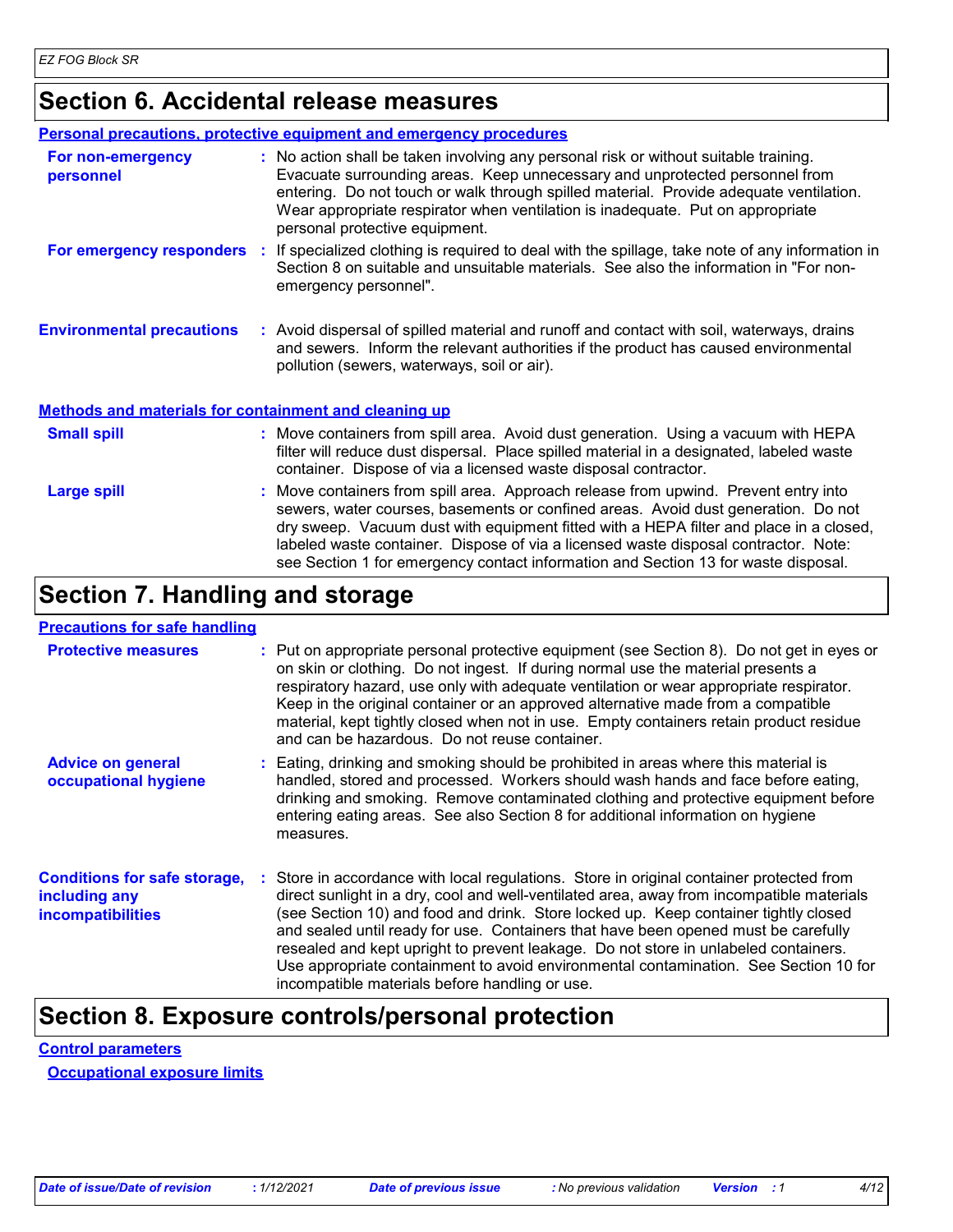### **Section 8. Exposure controls/personal protection**

| <b>Ingredient name</b>                                                                                                 | <b>Exposure limits</b>                                                                                                                                                                                          |
|------------------------------------------------------------------------------------------------------------------------|-----------------------------------------------------------------------------------------------------------------------------------------------------------------------------------------------------------------|
| Benzenesulfonic acid, C10-13-alkyl derivatives, sodium salts<br>Amides, coco, N-(hydroxyethyl)<br>magnesium distearate | None.<br>None.<br><b>ACGIH TLV (United States, 3/2018).</b><br>TWA: 10 mg/m <sup>3</sup> 8 hours. Form: Inhalable<br><b>Ifraction</b><br>TWA: 3 mg/m <sup>3</sup> 8 hours. Form: Respirable<br><b>Ifraction</b> |

#### **Appropriate engineering controls :** If user operations generate dust, fumes, gas, vapor or mist, use process enclosures, local exhaust ventilation or other engineering controls to keep worker exposure to airborne contaminants below any recommended or statutory limits.

**Environmental exposure controls :** Emissions from ventilation or work process equipment should be checked to ensure they comply with the requirements of environmental protection legislation. In some cases, fume scrubbers, filters or engineering modifications to the process equipment will be necessary to reduce emissions to acceptable levels.

### **Individual protection measures**

| <b>Hygiene measures</b>                              | : Wash hands, forearms and face thoroughly after handling chemical products, before<br>eating, smoking and using the lavatory and at the end of the working period.<br>Appropriate techniques should be used to remove potentially contaminated clothing.<br>Wash contaminated clothing before reusing. Ensure that eyewash stations and safety<br>showers are close to the workstation location.                                                                                                                                                                                                                      |
|------------------------------------------------------|------------------------------------------------------------------------------------------------------------------------------------------------------------------------------------------------------------------------------------------------------------------------------------------------------------------------------------------------------------------------------------------------------------------------------------------------------------------------------------------------------------------------------------------------------------------------------------------------------------------------|
| <b>Eye/face protection</b>                           | : Safety eyewear complying with an approved standard should be used when a risk<br>assessment indicates this is necessary to avoid exposure to liquid splashes, mists,<br>gases or dusts. If contact is possible, the following protection should be worn, unless<br>the assessment indicates a higher degree of protection: chemical splash goggles and/<br>or face shield. If inhalation hazards exist, a full-face respirator may be required instead.<br>Recommended: safety glasses                                                                                                                               |
| <b>Skin protection</b>                               |                                                                                                                                                                                                                                                                                                                                                                                                                                                                                                                                                                                                                        |
| <b>Hand protection</b>                               | : Chemical-resistant, impervious gloves complying with an approved standard should be<br>worn at all times when handling chemical products if a risk assessment indicates this is<br>necessary. Considering the parameters specified by the glove manufacturer, check<br>during use that the gloves are still retaining their protective properties. It should be<br>noted that the time to breakthrough for any glove material may be different for different<br>glove manufacturers. In the case of mixtures, consisting of several substances, the<br>protection time of the gloves cannot be accurately estimated. |
| <b>Body protection</b>                               | : Personal protective equipment for the body should be selected based on the task being<br>performed and the risks involved and should be approved by a specialist before<br>handling this product.                                                                                                                                                                                                                                                                                                                                                                                                                    |
| <b>Other skin protection</b>                         | : Appropriate footwear and any additional skin protection measures should be selected<br>based on the task being performed and the risks involved and should be approved by a<br>specialist before handling this product.                                                                                                                                                                                                                                                                                                                                                                                              |
| <b>Respiratory protection</b>                        | Based on the hazard and potential for exposure, select a respirator that meets the<br>÷.<br>appropriate standard or certification. Respirators must be used according to a<br>respiratory protection program to ensure proper fitting, training, and other important<br>aspects of use.                                                                                                                                                                                                                                                                                                                                |
| <b>Personal protective</b><br>equipment (Pictograms) |                                                                                                                                                                                                                                                                                                                                                                                                                                                                                                                                                                                                                        |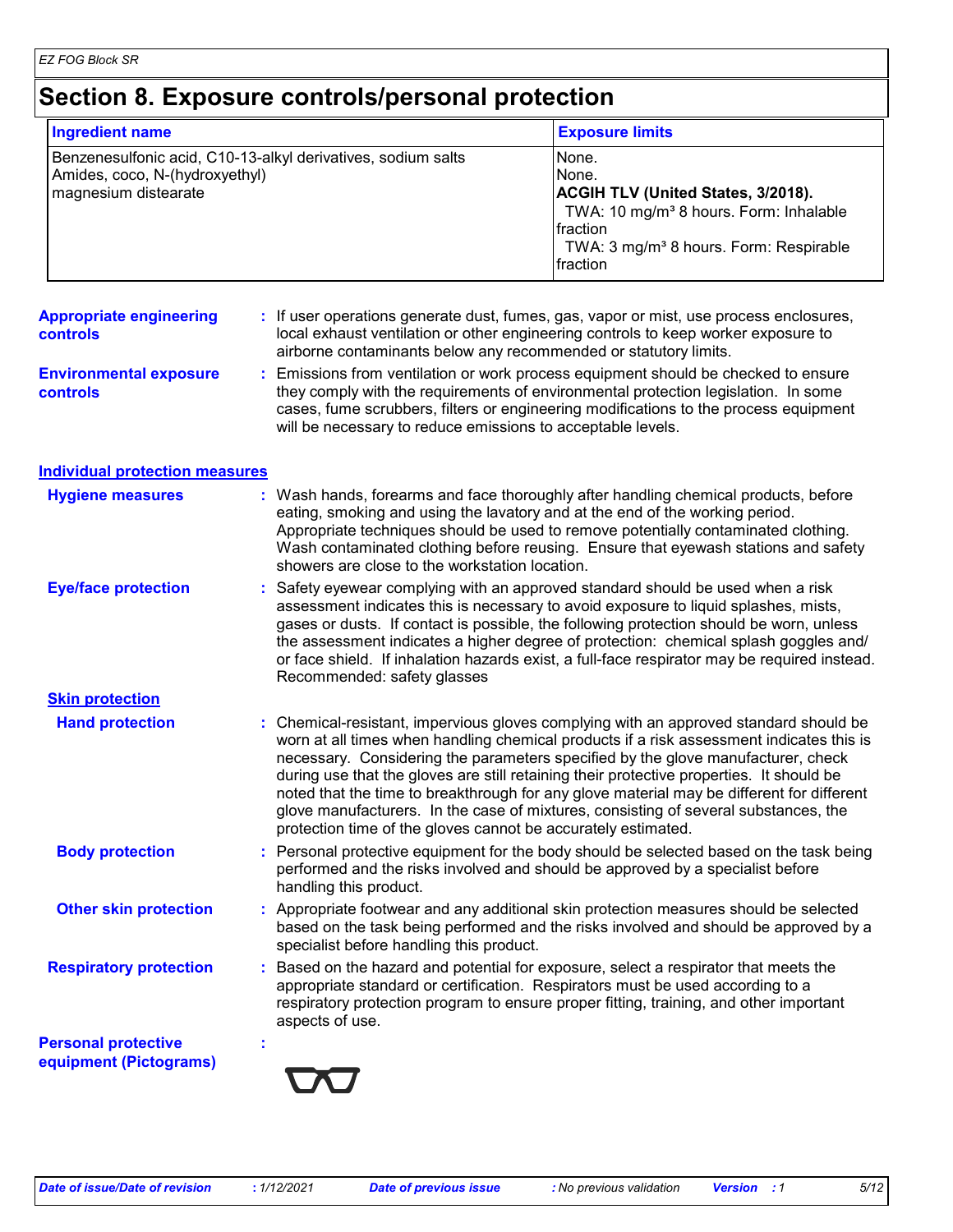### **Section 9. Physical and chemical properties**

#### **Appearance**

| <b>Physical state</b>                             | : Solid.                      |
|---------------------------------------------------|-------------------------------|
| <b>Color</b>                                      | $:$ Blue.                     |
| Odor                                              | : Odorless.                   |
| <b>Odor threshold</b>                             | : Not available.              |
| pH                                                | : Not available.              |
| <b>Melting point</b>                              | : Not available.              |
| <b>Boiling point</b>                              | : Not available.              |
| <b>Flash point</b>                                | : Closed cup: Not applicable. |
| <b>Evaporation rate</b>                           | : Not available.              |
| <b>Flammability (solid, gas)</b>                  | : Not available.              |
| Lower and upper explosive<br>(flammable) limits   | : Not available.              |
| <b>Vapor pressure</b>                             | : Not available.              |
| <b>Vapor density</b>                              | : Not available.              |
| <b>Relative density</b>                           | : Not available.              |
| <b>Solubility</b>                                 | : Not available.              |
| <b>Solubility in water</b>                        | : Not available.              |
| <b>Partition coefficient: n-</b><br>octanol/water | : Not available.              |
| <b>Auto-ignition temperature</b>                  | : Not available.              |
| <b>Decomposition temperature</b>                  | : Not available.              |
| <b>Viscosity</b>                                  | : Not available.              |
| Flow time (ISO 2431)                              | : Not available.              |

## **Section 10. Stability and reactivity**

| <b>Reactivity</b>                            | : No specific test data related to reactivity available for this product or its ingredients.              |
|----------------------------------------------|-----------------------------------------------------------------------------------------------------------|
| <b>Chemical stability</b>                    | : The product is stable.                                                                                  |
| <b>Possibility of hazardous</b><br>reactions | : Under normal conditions of storage and use, hazardous reactions will not occur.                         |
| <b>Conditions to avoid</b>                   | : No specific data.                                                                                       |
| Incompatible materials                       | $:$ Not available.                                                                                        |
| <b>Hazardous decomposition</b><br>products   | : Under normal conditions of storage and use, hazardous decomposition products should<br>not be produced. |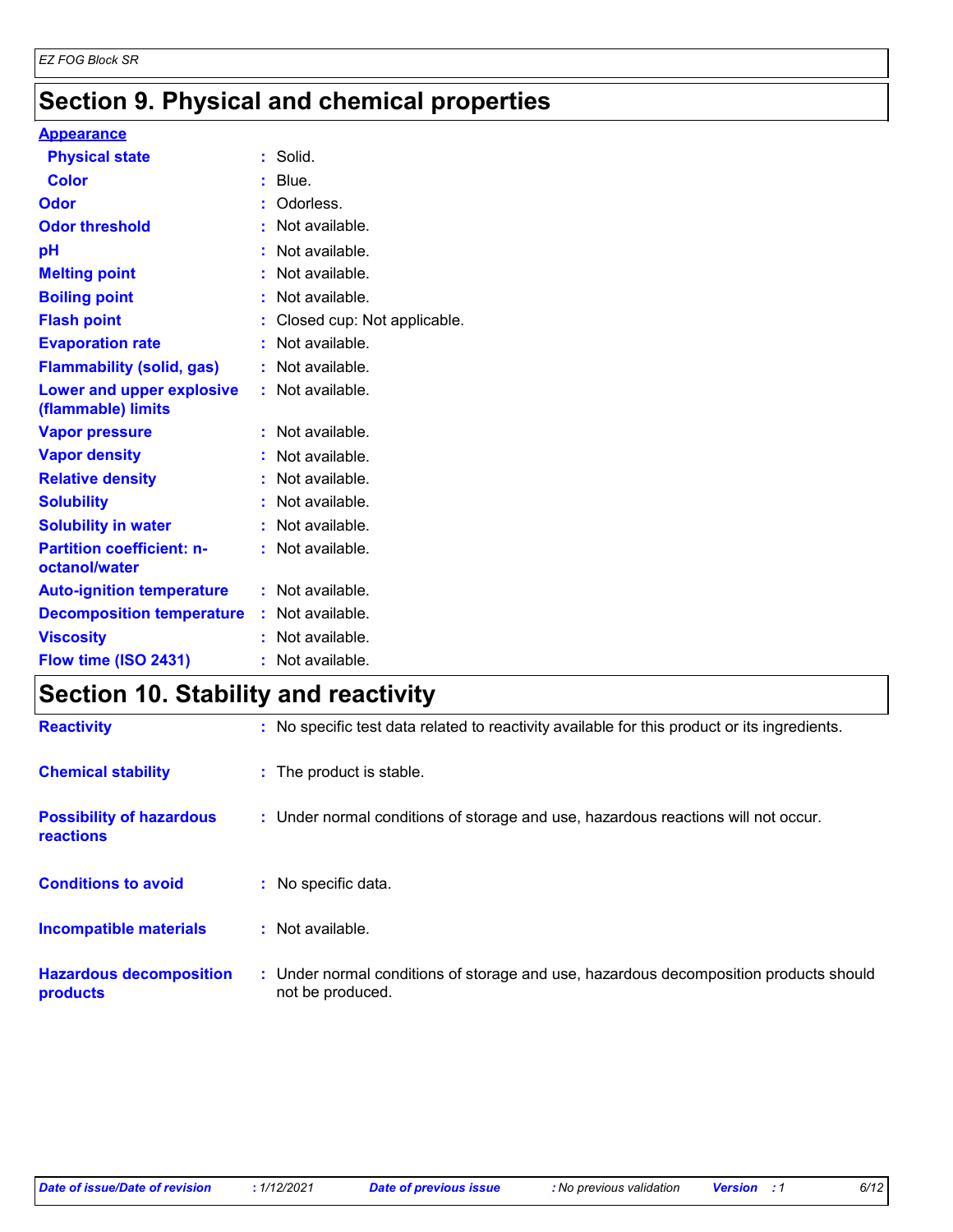### **Section 11. Toxicological information**

### **Information on toxicological effects**

#### **Acute toxicity**

| <b>Product/ingredient name</b>                     | <b>Result</b> | <b>Species</b> | <b>Dose</b>  | <b>Exposure</b> |
|----------------------------------------------------|---------------|----------------|--------------|-----------------|
| Benzenesulfonic acid,<br>C10-13-alkyl derivatives, | LD50 Oral     | Rat            | $404$ mg/kg  |                 |
| sodium salts<br>magnesium distearate               | LD50 Oral     | Rat            | >10000 mg/kg |                 |

#### **Irritation/Corrosion**

| <b>Product/ingredient name</b>                                     | <b>Result</b>            | <b>Species</b> | <b>Score</b> | <u>Exposure</u> | <b>Observation</b>       |
|--------------------------------------------------------------------|--------------------------|----------------|--------------|-----------------|--------------------------|
| Benzenesulfonic acid,<br>C10-13-alkyl derivatives,<br>sodium salts | Skin - Moderate irritant | Rabbit         |              | 0.5 Mililiters  | $\overline{\phantom{a}}$ |

#### **Sensitization**

Not available.

### **Mutagenicity**

Not available.

#### **Carcinogenicity**

Not available.

#### **Reproductive toxicity**

Not available.

### **Teratogenicity**

Not available.

### **Specific target organ toxicity (single exposure)**

| <b>Name</b>          | <b>Category</b> | <b>Route of</b><br>exposure | <b>Target organs</b>              |
|----------------------|-----------------|-----------------------------|-----------------------------------|
| magnesium distearate | Category 3      | Not applicable.             | Respiratory tract<br>l irritation |

### **Specific target organ toxicity (repeated exposure)**

Not available.

### **Aspiration hazard**

Not available.

#### **Information on the likely routes of exposure :** Routes of entry not anticipated: Oral, Dermal, Inhalation.

### **Potential acute health effects**

| <b>Eye contact</b>  | : Causes serious eye damage.                        |
|---------------------|-----------------------------------------------------|
| <b>Inhalation</b>   | : No known significant effects or critical hazards. |
| <b>Skin contact</b> | : Causes skin irritation.                           |
| <b>Ingestion</b>    | : No known significant effects or critical hazards. |

### **Symptoms related to the physical, chemical and toxicological characteristics**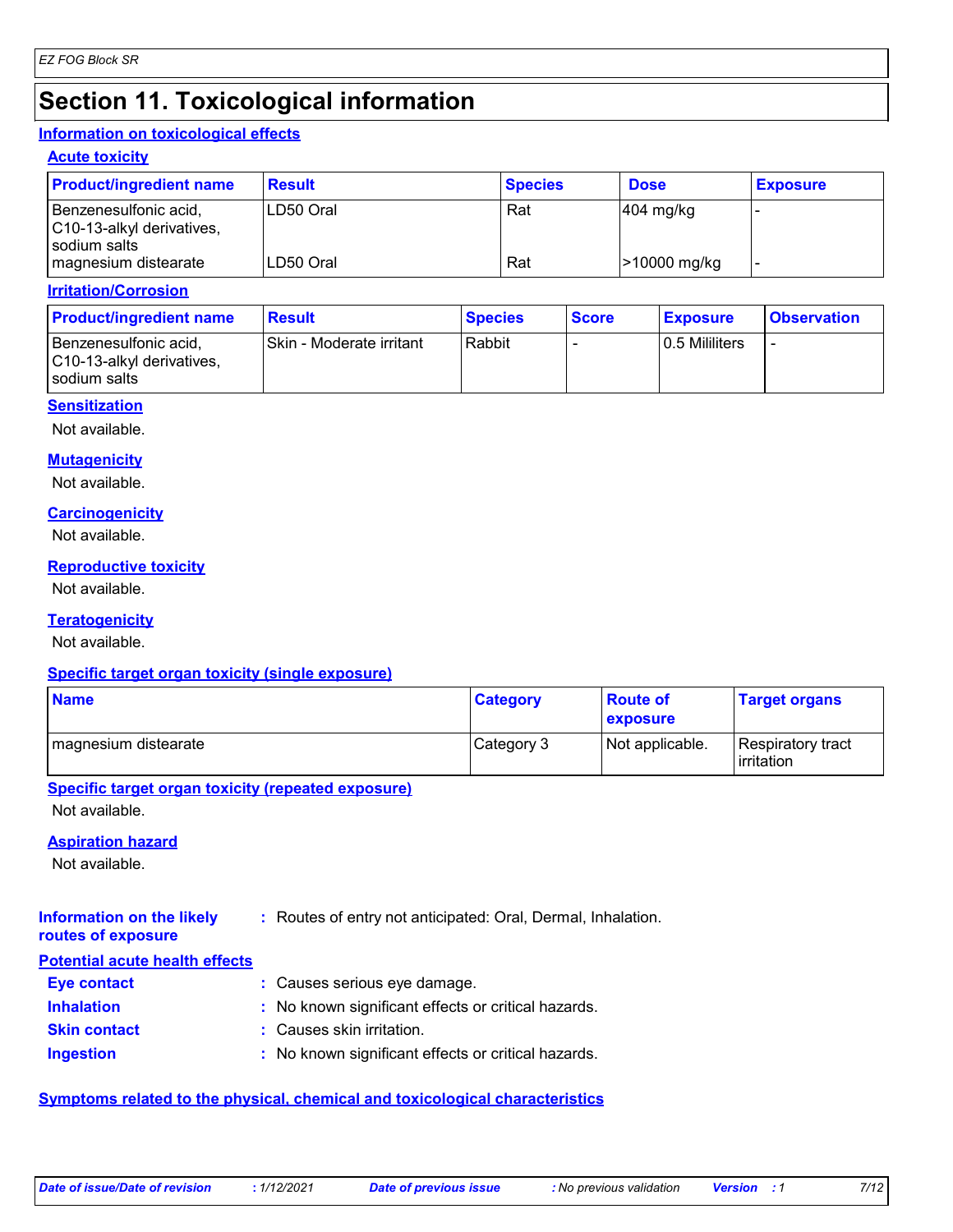### **Section 11. Toxicological information**

| <b>Eye contact</b>  | : Adverse symptoms may include the following:<br>pain<br>watering<br>redness                           |
|---------------------|--------------------------------------------------------------------------------------------------------|
| <b>Inhalation</b>   | : No specific data.                                                                                    |
| <b>Skin contact</b> | : Adverse symptoms may include the following:<br>pain or irritation<br>redness<br>blistering may occur |
| <b>Ingestion</b>    | : Adverse symptoms may include the following:<br>stomach pains                                         |

|                                                   | Delayed and immediate effects and also chronic effects from short and long term exposure |
|---------------------------------------------------|------------------------------------------------------------------------------------------|
|                                                   |                                                                                          |
| <b>Short term exposure</b>                        |                                                                                          |
| <b>Potential immediate</b><br>effects             | $:$ Not available.                                                                       |
| <b>Potential delayed effects : Not available.</b> |                                                                                          |
| <b>Long term exposure</b>                         |                                                                                          |
| <b>Potential immediate</b><br><b>effects</b>      | $:$ Not available.                                                                       |
| <b>Potential delayed effects : Not available.</b> |                                                                                          |
| <b>Potential chronic health effects</b>           |                                                                                          |
| Not available.                                    |                                                                                          |
| <b>General</b>                                    | : No known significant effects or critical hazards.                                      |
| <b>Carcinogenicity</b>                            | : No known significant effects or critical hazards.                                      |
| <b>Mutagenicity</b>                               | : No known significant effects or critical hazards.                                      |
| <b>Teratogenicity</b>                             | : No known significant effects or critical hazards.                                      |
| <b>Developmental effects</b>                      | : No known significant effects or critical hazards.                                      |
| <b>Fertility effects</b>                          | : No known significant effects or critical hazards.                                      |

### **Numerical measures of toxicity**

### Oral 2238.23 mg/kg **Route ATE** value **Acute toxicity estimates**

### **Section 12. Ecological information**

| <b>Toxicity</b>                                                    |                                      |                                                                              |                 |
|--------------------------------------------------------------------|--------------------------------------|------------------------------------------------------------------------------|-----------------|
| <b>Product/ingredient name</b>                                     | <b>Result</b>                        | <b>Species</b>                                                               | <b>Exposure</b> |
| Benzenesulfonic acid,<br>C10-13-alkyl derivatives,<br>sodium salts | Acute LC50 5 mg/l Fresh water        | Fish - Oncorhynchus mykiss -<br>Juvenile (Fledgling, Hatchling,<br>Weanling) | 96 hours        |
| Amides, coco, N-<br>(hydroxyethyl)                                 | Acute LC50 >100000 µg/l Marine water | Crustaceans - Crangon crangon -<br>Adult                                     | 148 hours       |

#### **Persistence and degradability**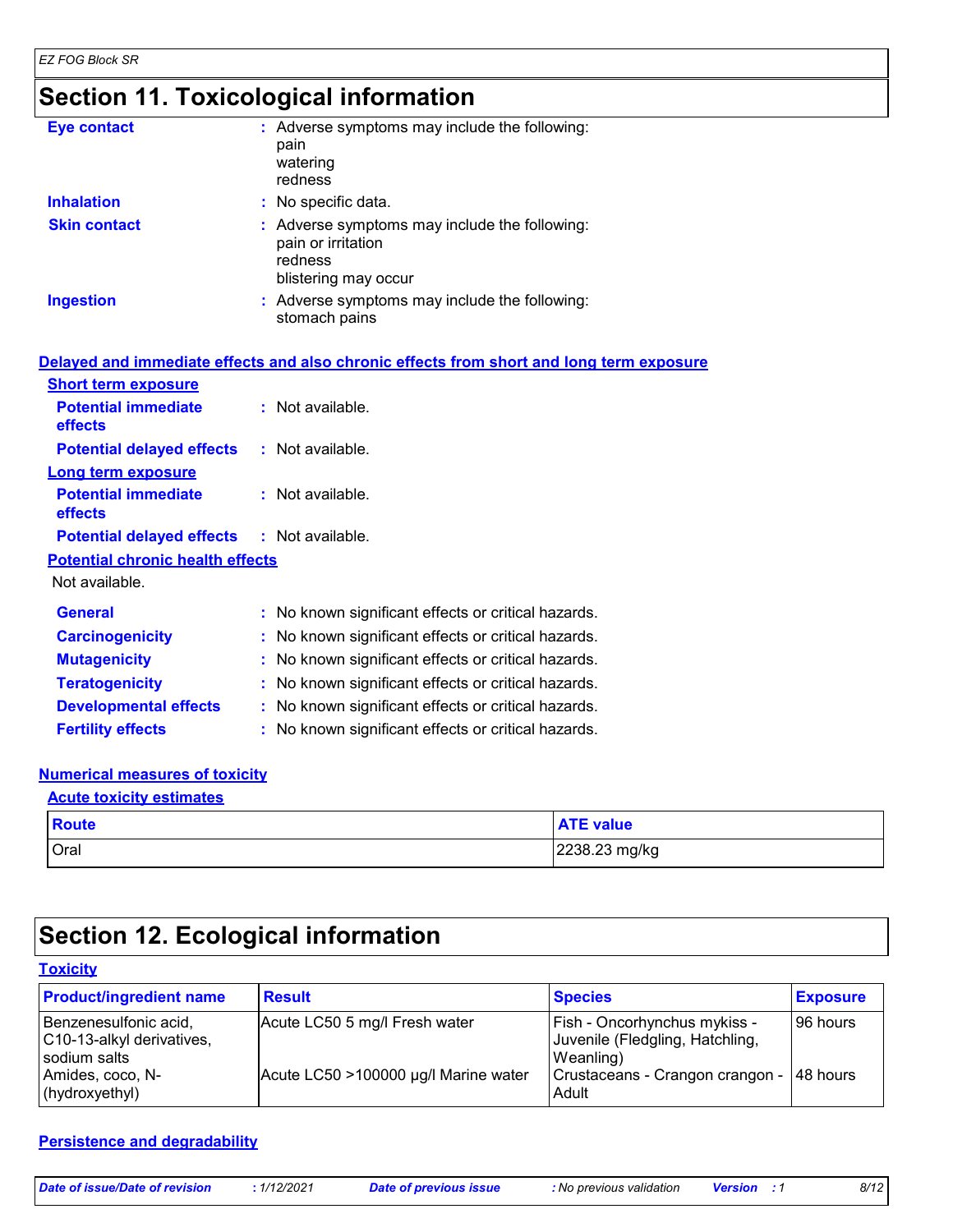### **Section 12. Ecological information**

Not available.

### **Bioaccumulative potential**

| <b>Product/ingredient name</b>                                       | <b>LogP</b> <sub>ow</sub> | <b>BCF</b> | <b>Potential</b> |
|----------------------------------------------------------------------|---------------------------|------------|------------------|
| Benzenesulfonic acid,<br>C10-13-alkyl derivatives,<br>l sodium salts | 3.32                      |            | low              |

### **Mobility in soil**

| <b>Soil/water partition</b> | : Not available. |
|-----------------------------|------------------|
| <b>coefficient (Koc)</b>    |                  |

**Other adverse effects** : No known significant effects or critical hazards.

### **Section 13. Disposal considerations**

#### The generation of waste should be avoided or minimized wherever possible. Disposal of this product, solutions and any by-products should at all times comply with the requirements of environmental protection and waste disposal legislation and any regional local authority requirements. Dispose of surplus and non-recyclable products via a licensed waste disposal contractor. Waste should not be disposed of untreated to the sewer unless fully compliant with the requirements of all authorities with jurisdiction. Waste packaging should be recycled. Incineration or landfill should only be considered when recycling is not feasible. This material and its container must be disposed of in a safe way. Care should be taken when handling emptied containers that have not been cleaned or rinsed out. Empty containers or liners may retain some product residues. Avoid dispersal of spilled material and runoff and contact with soil, waterways, drains and sewers. **Disposal methods :**

### **Section 14. Transport information**

|                                      | <b>DOT</b><br><b>Classification</b> | <b>TDG</b><br><b>Classification</b> | <b>Mexico</b><br><b>Classification</b> | <b>ADR/RID</b> | <b>IMDG</b>    | <b>IATA</b>    |
|--------------------------------------|-------------------------------------|-------------------------------------|----------------------------------------|----------------|----------------|----------------|
| <b>UN number</b>                     | Not regulated.                      | Not regulated.                      | Not regulated.                         | Not regulated. | Not regulated. | Not regulated. |
| <b>UN proper</b><br>shipping name    | $\blacksquare$                      | $\blacksquare$                      |                                        |                |                |                |
| <b>Transport</b><br>hazard class(es) |                                     |                                     | $\qquad \qquad \blacksquare$           |                |                |                |
| <b>Packing group</b>                 | $\blacksquare$                      |                                     |                                        |                |                |                |
| <b>Environmental</b><br>hazards      | No.                                 | No.                                 | No.                                    | No.            | No.            | No.            |

**Special precautions for user** : Transport within user's premises: always transport in closed containers that are upright and secure. Ensure that persons transporting the product know what to do in the event of an accident or spillage.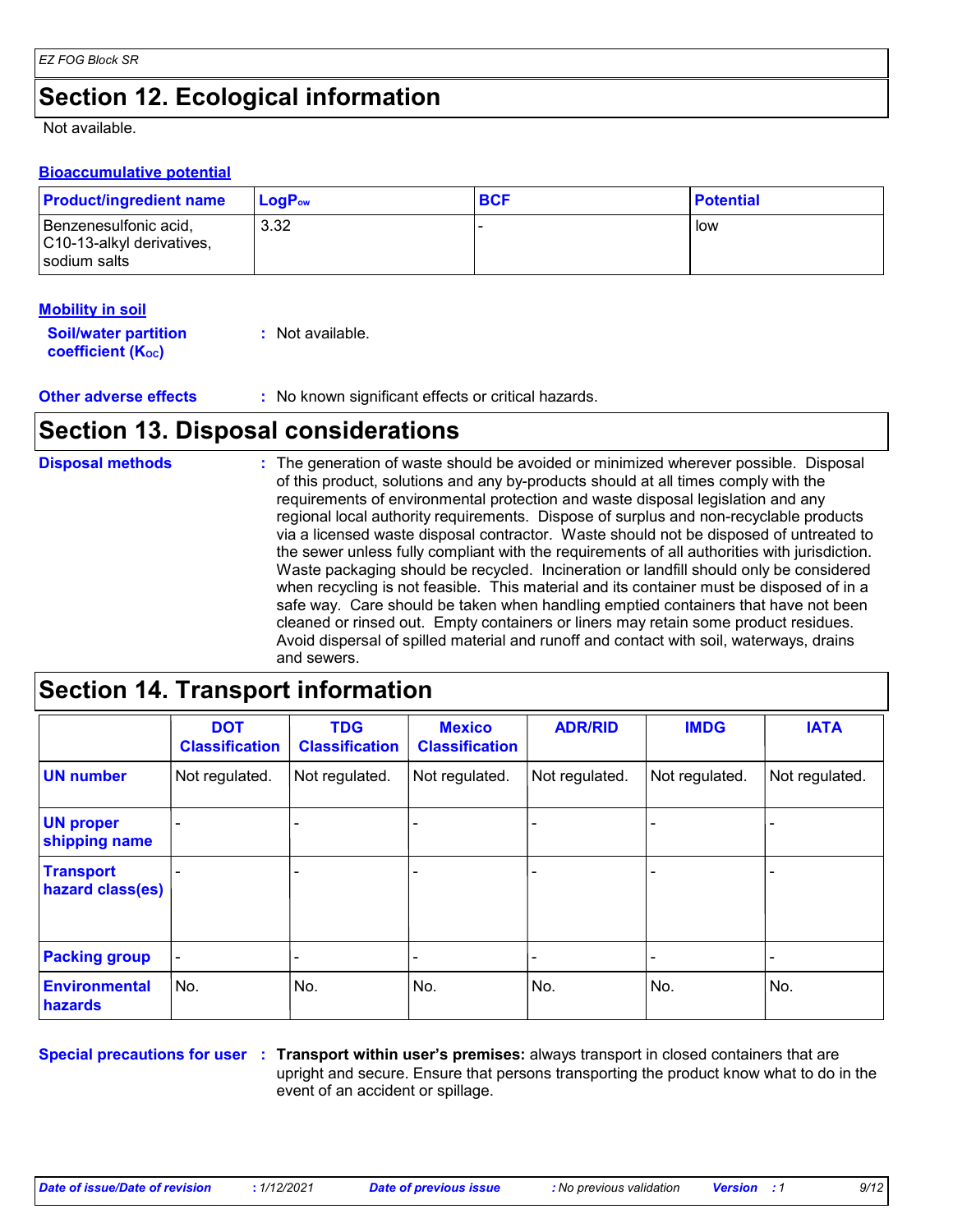### **Section 14. Transport information**

**Transport in bulk according :** Not available. **to Annex II of MARPOL and the IBC Code**

### **Section 15. Regulatory information**

| <b>U.S. Federal regulations</b>                                                   | : TSCA 8(a) CDR Exempt/Partial exemption: Not determined<br>Clean Water Act (CWA) 307: tetrasodium hexacyanoferrate |  |
|-----------------------------------------------------------------------------------|---------------------------------------------------------------------------------------------------------------------|--|
| <b>Clean Air Act Section 112</b><br>(b) Hazardous Air<br><b>Pollutants (HAPS)</b> | : Listed                                                                                                            |  |
| <b>Clean Air Act Section 602</b><br><b>Class I Substances</b>                     | : Not listed                                                                                                        |  |
| <b>Clean Air Act Section 602</b><br><b>Class II Substances</b>                    | : Not listed                                                                                                        |  |
| <b>DEA List I Chemicals</b><br>(Precursor Chemicals)                              | : Not listed                                                                                                        |  |
| <b>DEA List II Chemicals</b><br><b>(Essential Chemicals)</b>                      | : Not listed                                                                                                        |  |
| <b>SARA 302/304</b>                                                               |                                                                                                                     |  |
| <b>Composition/information on ingredients</b>                                     |                                                                                                                     |  |
| No products were found.                                                           |                                                                                                                     |  |
| <b>SARA 304 RQ</b>                                                                | : Not applicable.                                                                                                   |  |
| <b>SARA 311/312</b>                                                               |                                                                                                                     |  |
| <b>Classification</b>                                                             | : SKIN IRRITATION - Category 2<br>SERIOUS EYE DAMAGE - Category 1                                                   |  |

### **Composition/information on ingredients**

| <b>Name</b>                                                        | $\frac{9}{6}$ | <b>Classification</b>                                                                                                                                                  |
|--------------------------------------------------------------------|---------------|------------------------------------------------------------------------------------------------------------------------------------------------------------------------|
| Benzenesulfonic acid,<br>C10-13-alkyl derivatives, sodium<br>salts | $≥10 - ≤20$   | <b>ACUTE TOXICITY (oral) - Category 4</b><br>SKIN IRRITATION - Category 2<br>SERIOUS EYE DAMAGE - Category 1                                                           |
| Amides, coco, N-(hydroxyethyl)                                     | ≤10           | SKIN IRRITATION - Category 2<br>SERIOUS EYE DAMAGE - Category 1                                                                                                        |
| magnesium distearate                                               | ≤3            | SKIN IRRITATION - Category 2<br><b>EYE IRRITATION - Category 2A</b><br>SPECIFIC TARGET ORGAN TOXICITY (SINGLE EXPOSURE)<br>(Respiratory tract irritation) - Category 3 |

### **State regulations**

| <b>Massachusetts</b> |  |
|----------------------|--|
|----------------------|--|

- **New York :** None of the components are listed.
	-
- None of the components are listed. **:**
- -
- **New Jersey :** None of the components are listed.
- 
- **Pennsylvania :** None of the components are listed.

### **California Prop. 65**

**A** WARNING: This product can expose you to chemicals including Diethanolamine, which is known to the State of California to cause cancer, and Methanol, which is known to the State of California to cause birth defects or other reproductive harm. For more information go to www.P65Warnings.ca.gov.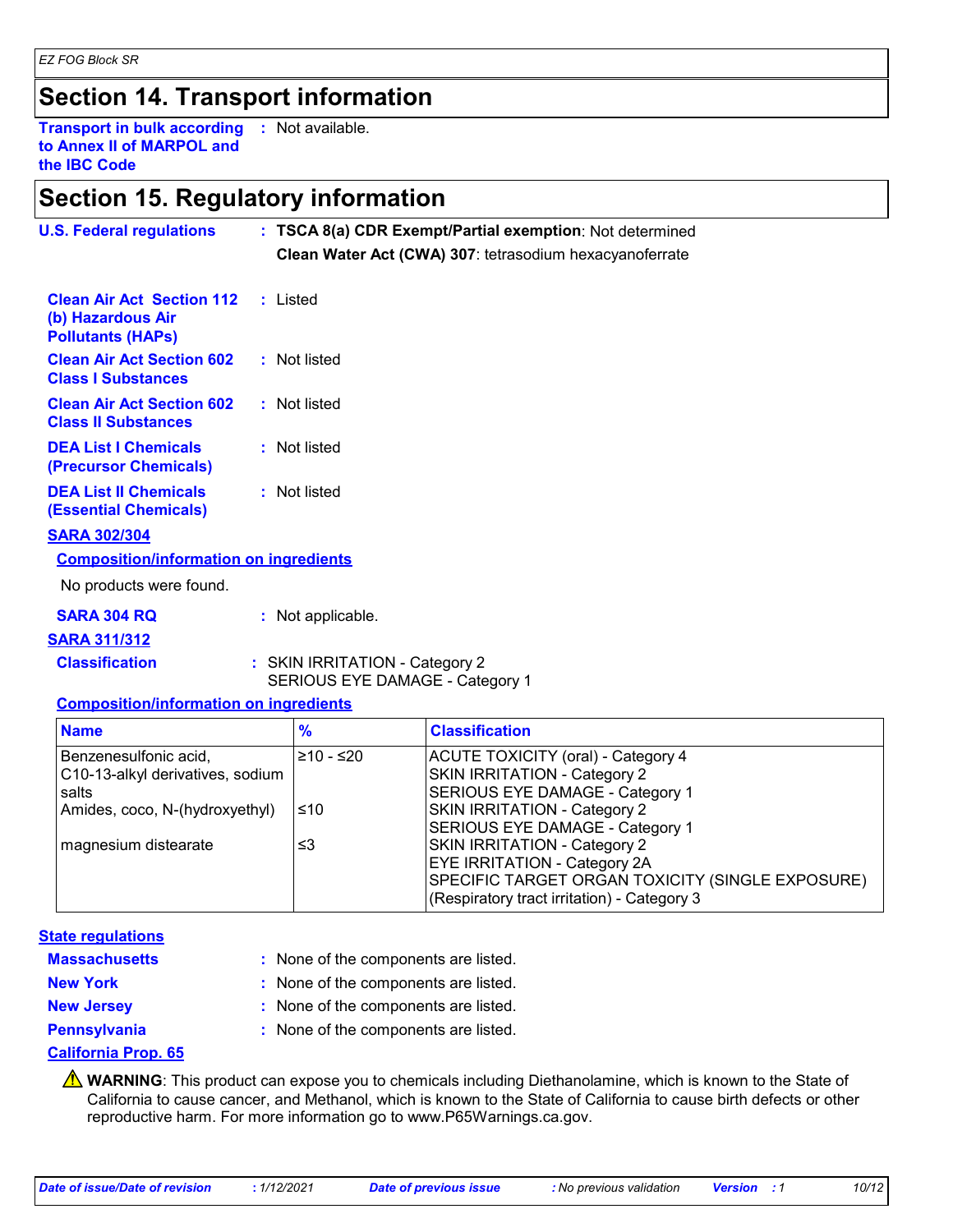### **Section 15. Regulatory information**

| Ingredient name            | No significant risk Maximum<br>acceptable dosage<br>level |      |
|----------------------------|-----------------------------------------------------------|------|
| Methanol<br>Diethanolamine |                                                           | Yes. |

### **International regulations**

**Chemical Weapon Convention List Schedules I, II & III Chemicals**

Not listed.

### **Montreal Protocol**

Not listed.

### **Stockholm Convention on Persistent Organic Pollutants**

Not listed.

### **Rotterdam Convention on Prior Informed Consent (PIC)**

Not listed.

### **UNECE Aarhus Protocol on POPs and Heavy Metals**

Not listed.

### **Inventory list**

| <b>Australia</b>         | : Not determined.                                                                    |
|--------------------------|--------------------------------------------------------------------------------------|
| <b>Canada</b>            | : All components are listed or exempted.                                             |
| <b>China</b>             | : Not determined.                                                                    |
| <b>Europe</b>            | : Not determined.                                                                    |
| <b>Japan</b>             | : Japan inventory (ENCS): Not determined.<br>Japan inventory (ISHL): Not determined. |
| <b>Malaysia</b>          | : Not determined                                                                     |
| <b>New Zealand</b>       | : Not determined.                                                                    |
| <b>Philippines</b>       | : Not determined.                                                                    |
| <b>Republic of Korea</b> | : Not determined.                                                                    |
| <b>Taiwan</b>            | : Not determined.                                                                    |
| <b>Thailand</b>          | : Not determined.                                                                    |
| <b>Turkey</b>            | : Not determined.                                                                    |
| <b>United States</b>     | All components are listed or exempted.                                               |
| <b>Viet Nam</b>          | Not determined.                                                                      |

### **Section 16. Other information**

### **Hazardous Material Information System (U.S.A.)**



**Caution: HMIS® ratings are based on a 0-4 rating scale, with 0 representing minimal hazards or risks, and 4 representing significant hazards or risks. Although HMIS® ratings and the associated label are not required on SDSs or products leaving a facility under 29 CFR 1910.1200, the preparer may choose to provide them. HMIS® ratings are to be used with a fully implemented HMIS® program. HMIS® is a registered trademark and service mark of the American Coatings Association, Inc.**

*Date of issue/Date of revision* **:** *1/12/2021 Date of previous issue : No previous validation Version : 1 11/12*